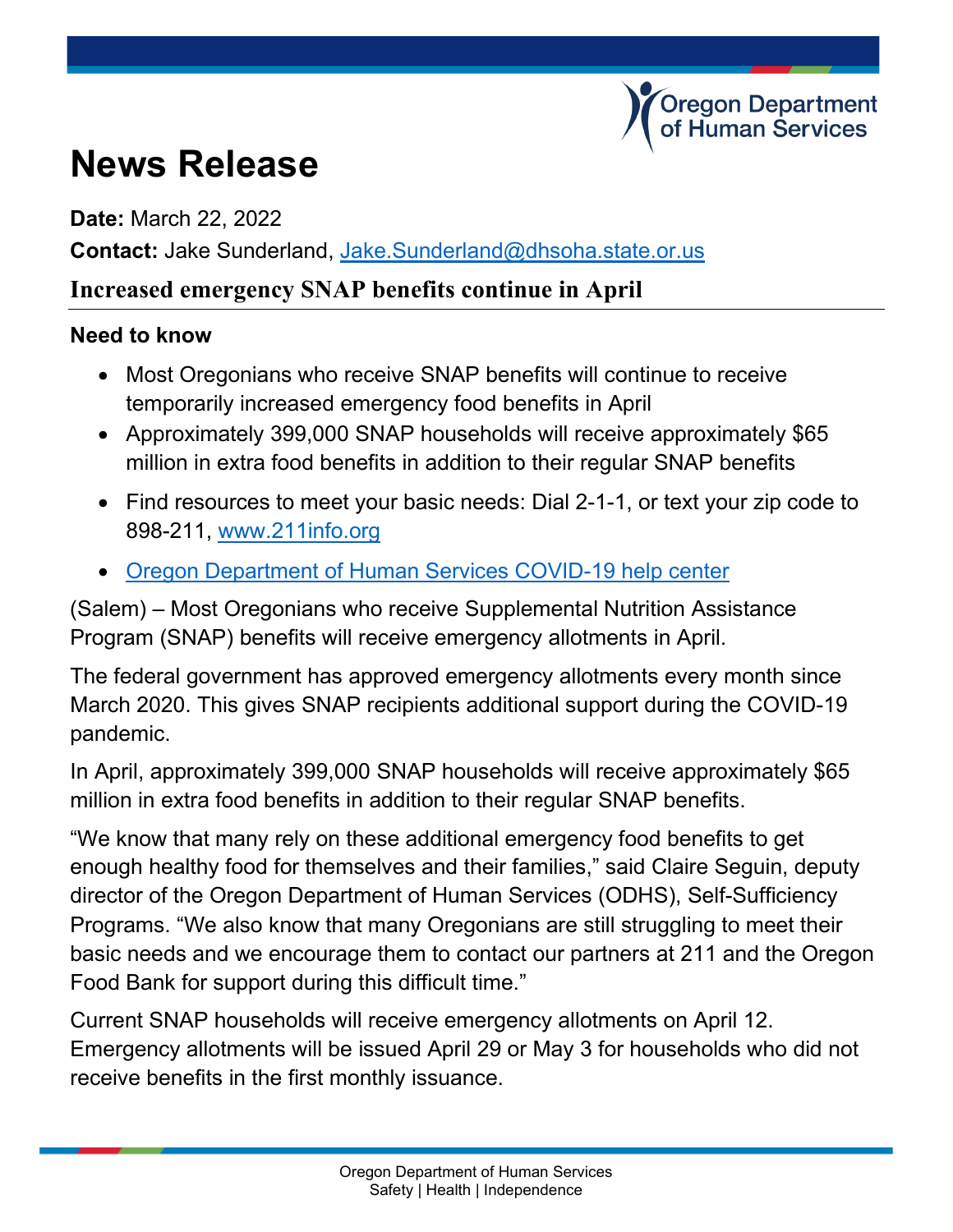SNAP recipients do not have to take any action to receive these supplemental benefits as they will be issued directly on their EBT cards.

More information about emergency allotments is available at [https://www.oregon.gov/dhs/ASSISTANCE/FOOD-BENEFITS/Pages/Emergency-](https://www.oregon.gov/dhs/ASSISTANCE/FOOD-BENEFITS/Pages/Emergency-Allotments.aspx)[Allotments.aspx.](https://www.oregon.gov/dhs/ASSISTANCE/FOOD-BENEFITS/Pages/Emergency-Allotments.aspx)

Questions about your SNAP benefits should be directed to the ONE Customer Service Center at 1-800-699-9075.

If your household receives SNAP and your income or the number of people in your household has changed, it could impact your benefits. It is important to make sure ODHS has the most up-to-date information.

You can report any changes to your income or household in many ways:

- Online at: **ONE.Oregon.gov**
- By mail at: ONE Customer Service Center, PO Box 14015, Salem, OR 97309
- By fax at: 503-378-5628
- By phone at: 1-800-699-9075 or TTY 711

### **Resources to help meet basic needs**

- Find a food pantry: [foodfinder.oregonfoodbank.org](https://foodfinder.oregonfoodbank.org/)
- Learn about government programs and community resources for older adults and people with disabilities: Aging and Disability Resource Connection of Oregon at 1-855-673-2372 or [www.adrcoforegon.org.](http://www.adrcoforegon.org/)
- Dial 2-1-1, or text your zip code to 898-211, www.211info.org
- Find local resources and support by contacting your local Community Action Agency: [www.caporegon.org/find-services/](http://www.caporegon.org/find-services/)
- [Oregon Department of Human Services COVID-19 help center](https://www.oregon.gov/dhs/Pages/COVID-19.aspx)

Administered by ODHS, SNAP is a federal program that provides food assistance to approximately 1 million eligible, low-income families and individuals in Oregon, including many older adults and people with disabilities. Oregonians in need can apply for benefits, including SNAP, child care, cash assistance and Medicaid. Learn more at https://govstatus.egov.com/or-dhs-benefits. For local resources in your area, such as food or shelter, please call 2-1-1 or reach out to the state's Aging and Disability Resource Connection (ADRC) at 1-855-ORE-ADRC or 1-855-673-2372.